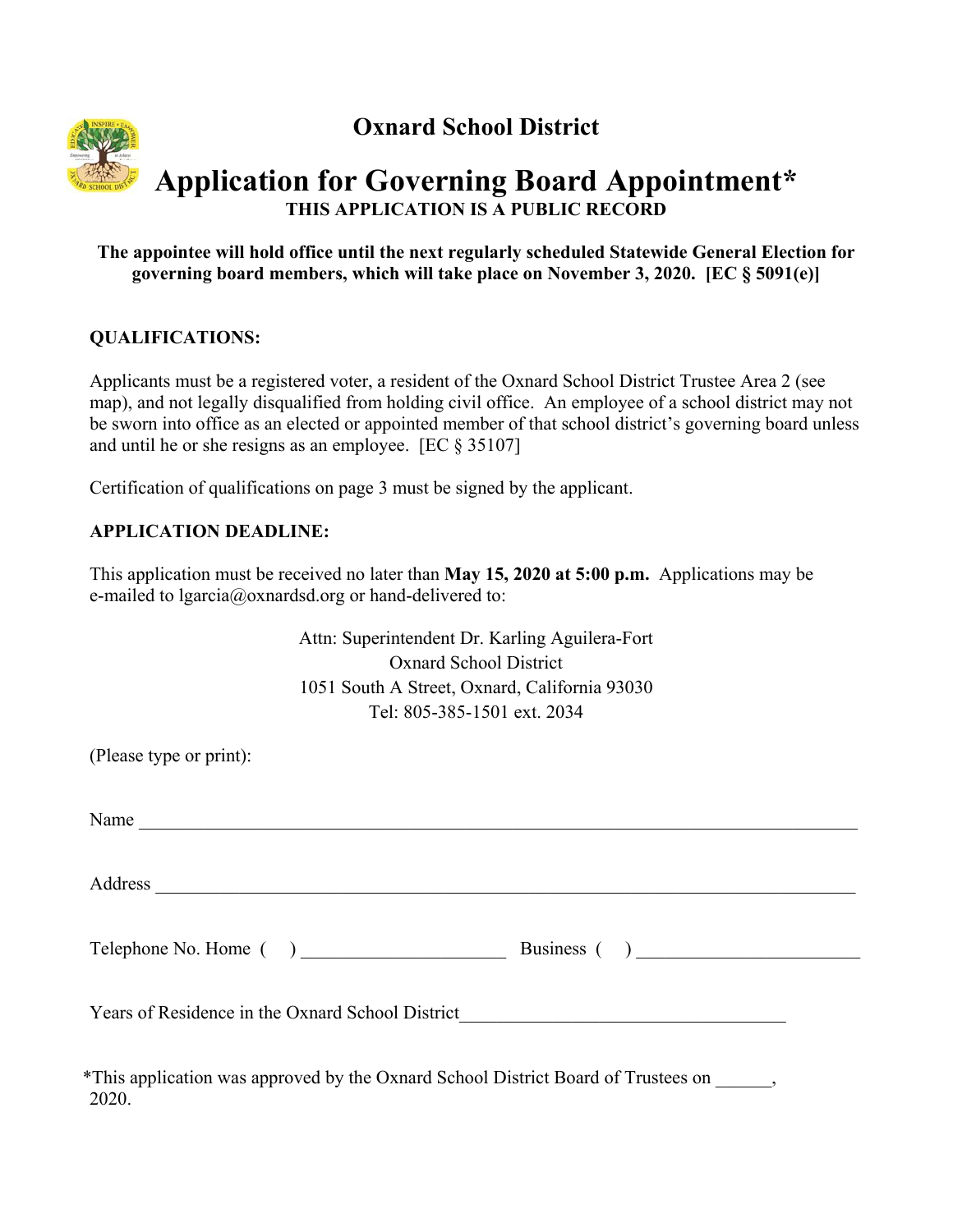# **STATEMENT OF INTEREST: (Limit each answer to no more than 500 words.)**

Please provide a statement of interest. Why do you wish to serve on the Oxnard School District Board of Trustees?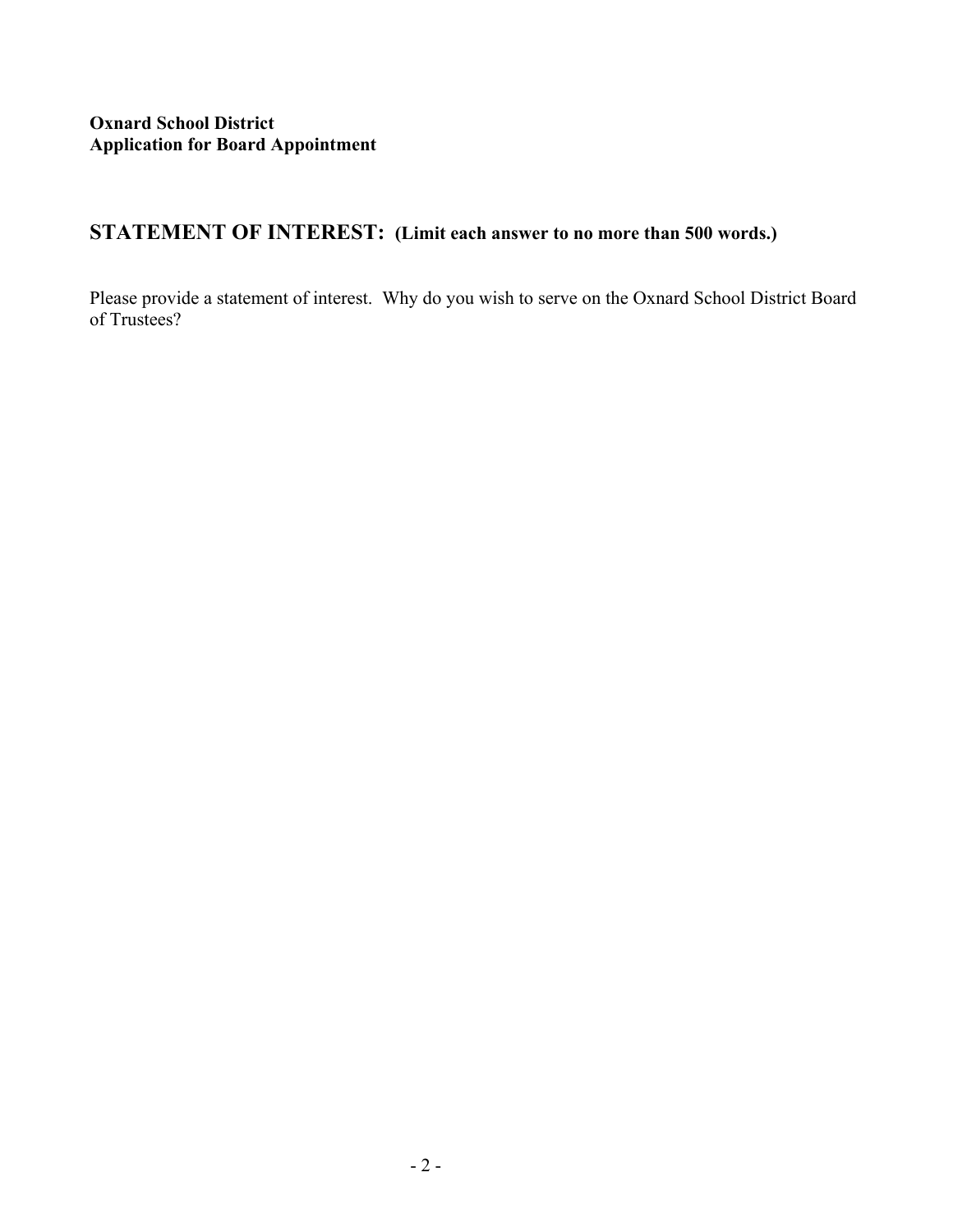#### **Oxnard School District Application for Board Appointment**

# **CERTIFICATION OF QUALIFICATIONS:**

I understand that upon appointment I would be required to file a Conflict of Interest Statement and take an Oath of Office.

I certify I am not disqualified to hold this office because of a conviction of any of the crimes on the attached list and further certify I am not otherwise disqualified under the California Constitution or statutes from holding public office.

### **I certify I am a registered voter and that I reside within the Oxnard School District Trustee Area 2. I attest the foregoing information is true to the best of my knowledge.**

Signature of Applicant Date

**Information contained on this application may be subject to verification.**